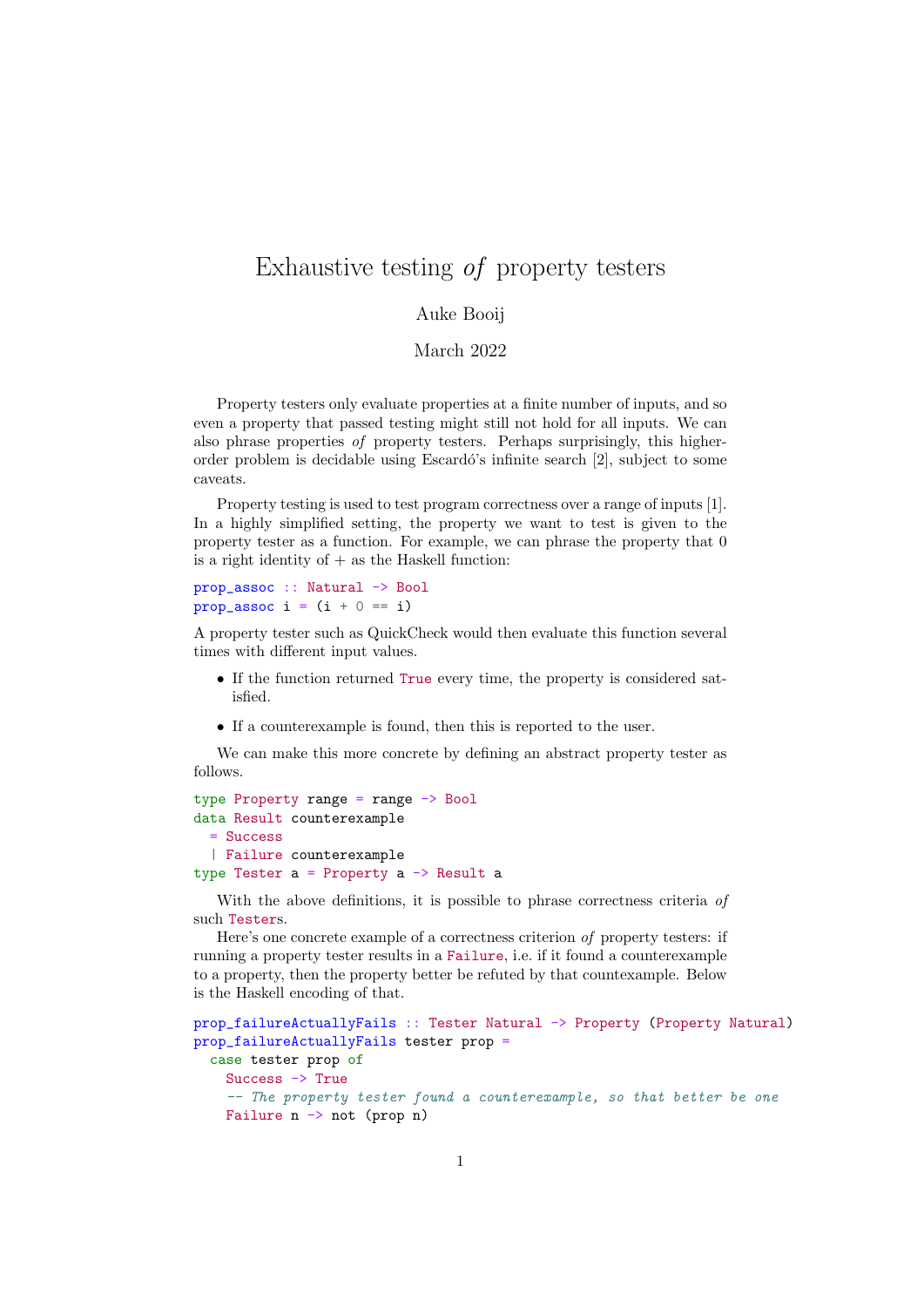Having arrived at this idealized view of property testing, we can state the central idea of this abstract: such properties of property testers are testable exhaustively.

In the talk, I'll also detail some other properties that can be tested exhaustively using this technique. The general, though perhaps unhelpful, answer is that we can test those properties that can be instantiated as a function Tester Natural -> Property (Property Natural).

In other words, we can decide, for a given value Tester Natural, whether prop\_failureActuallyFails is satisfied for all properties of natural numbers, i.e. for all inputs Property Natural. This is a straightforward application of the exhaustibility of Cantor space [2].

To be clear, this exhaustibility of Cantor space does not imply that we can enumerate all elements of the type Natural  $\rightarrow$  Bool, as this would certainly not be a finite list.

There are two caveats:

- 1. This only allows to decide correctness criteria of property testers instantiated at (a type isomorphic to) the natural numbers. However, in general, property testers may be polymorphic. What can we say for instantiations at other types?
	- (a) We can consider other types X that make  $X \rightarrow$  Bool exhaustible: we can exhaustively test property testers instantiated at any such X. However, this is a strong requirement on  $X$ , and so only has limited applications.
	- (b) Normally, we use parametricity [3] to generalize properties of polymorphic functions from one instantiation to another. However, this works only to a very limited extent, since most property testers only work for a restricted selection of range types (e.g. types for which elements can be generated), and so are not fully polymorphic functions. So the free theorems yielded by parametricity are limited, roughly in proportion to the restrictions on the range type of the property tester.
- 2. Normally, property testers use (pseudo)random generators to choose input values from the range. Such a pseudorandom property tester can be interpreted as a deterministic one by choosing a seed, and thus randomized property testers correspond to a family of deterministic property testers. Thus, while we could exhaustively test a property tester with a fixed seed, strictly speaking this proves nothing about the rest of the family.

This idea has been implemented for QuickCheck; no bugs were found. The presence of IO was not problematic in the case of QuickCheck, but in general it could be.